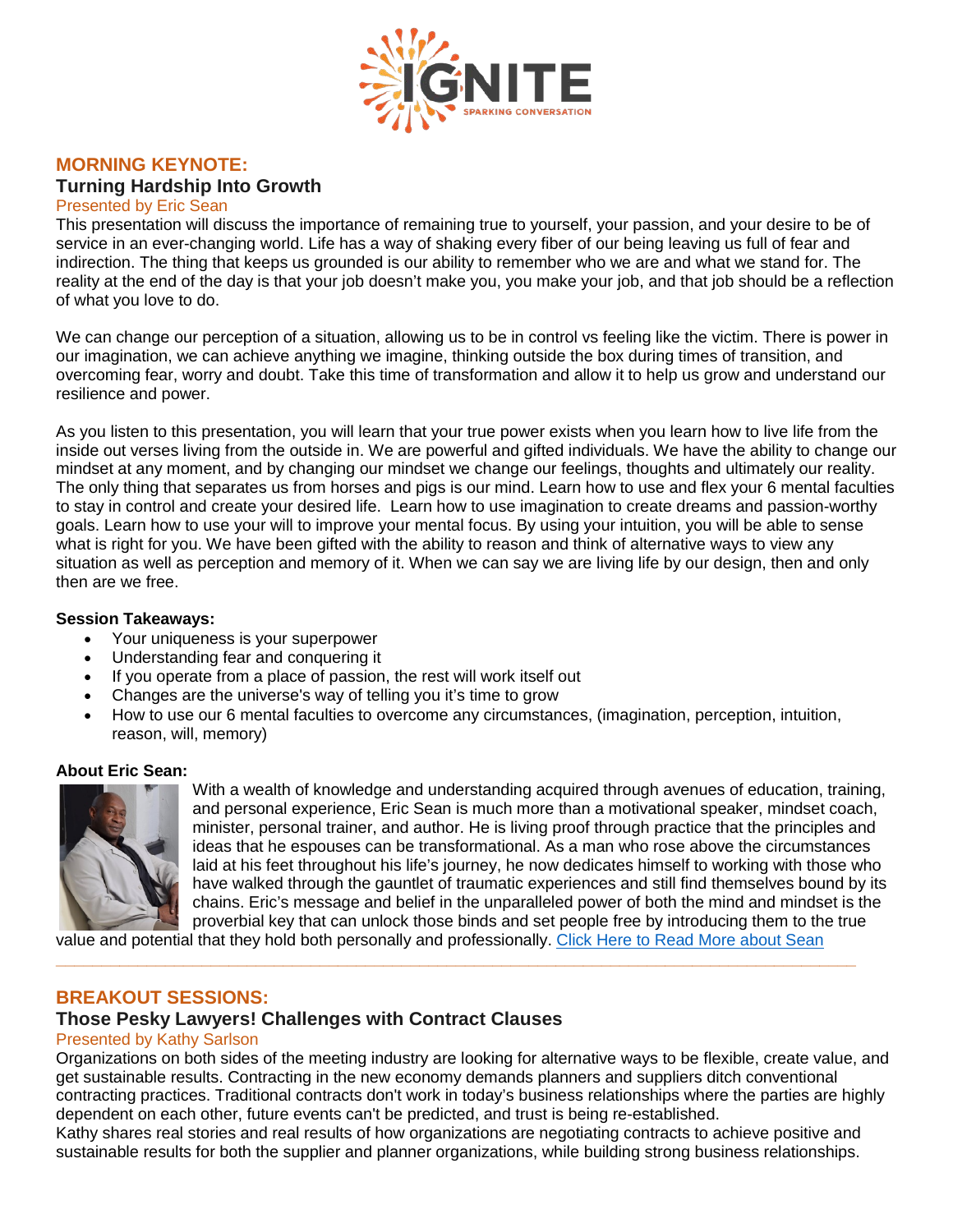

Approach your next negotiation with a fresh perspective on contracting tips and techniques after this engaging breakout session!

### **Session Takeaways:**

- Understanding the contracting paradox
- Cancellation clauses and alternatives
- Force majeure/impossibility of performance
- The Extras

#### **About Kathy Sarlson:**



An avid exercise enthusiast, gardener and artist, Katherine Graham Sarlson attended McGill University, in Montreal with a B. Ed. in Education. After moving to the U.S. 30 years ago, Ms. Sarlson attended Cleveland Marshall College of Law. Ms. Sarlson's legal career has been primarily in the areas of employment law and real estate. Ms. Sarlson joined the legal team at the Progressive Group of Insurance Companies in 2015 where she collaborates with her clients in the company's

Real Estate Group, working on everything from HVAC systems to travel services.

### **Human Trafficking Stops Here**

### Presented by Joe Savarise

The meeting and events industry can work with the lodging industry to step up efforts to stop human trafficking. In this session, attendees will learn walk away with a clear understanding of:

- What human trafficking is and where it is happening
- Red flags and signs to help identify human trafficking
- Steps to take if you suspect human trafficking is happening

#### **About Joe Savarise:**



Joe Savarise joined the Ohio Hotel & Lodging Association as Executive Director in January, 2015. OHLA is a business association that provides strategic direction for Ohio's hotel and lodging industry, is the primary lobbying and advocacy entity for that industry within the state, and supports the growth of Ohio's travel economy. OHLA is committed to providing resources and connections, improving service and professionalism in hospitality, increasing sustainability, championing safety and security, and furthering charitable and community involvement. Part of that effort involves increasing and coordinating the industry's response to human trafficking. Joe is currently a member of the Boards of Directors for the Franklin County Convention Facilities Authority, Greater Columbus Convention & Visitors Bureau, Greater Columbus Sports Commission and the Columbus StreetRailway Corporation. He serves on the Advisory Board of the American Hospitality Alliance. He was recently appointed to the American Hotel & Lodging

Association's Safety & Security Committee. Click Here to Read More about Joe

### **Fun with Food**

### Presented by Lamees Lahham, RD, LDN

There's an unsaid presumption of healthy being boring and that's exactly what it's not! We want to talk about color, presentation, and sweets; all of which are part of a balanced lifestyle. In this presentation we're going hands on with a live demo along with talking about mind and body in relation to our food. We'll discuss how all foods fit and how we can 'healthily' anything to fit into the standards we set for ourselves!

#### **Session Takeaways:**

- All foods fit! There's a way to enjoy everything as part of a healthy lifestyle.
- Mindset is everything! The way we perceive food plays a huge role in how we receive it.
- Healthy is more of a way of life than just a fad diet. Really being mindful is key!